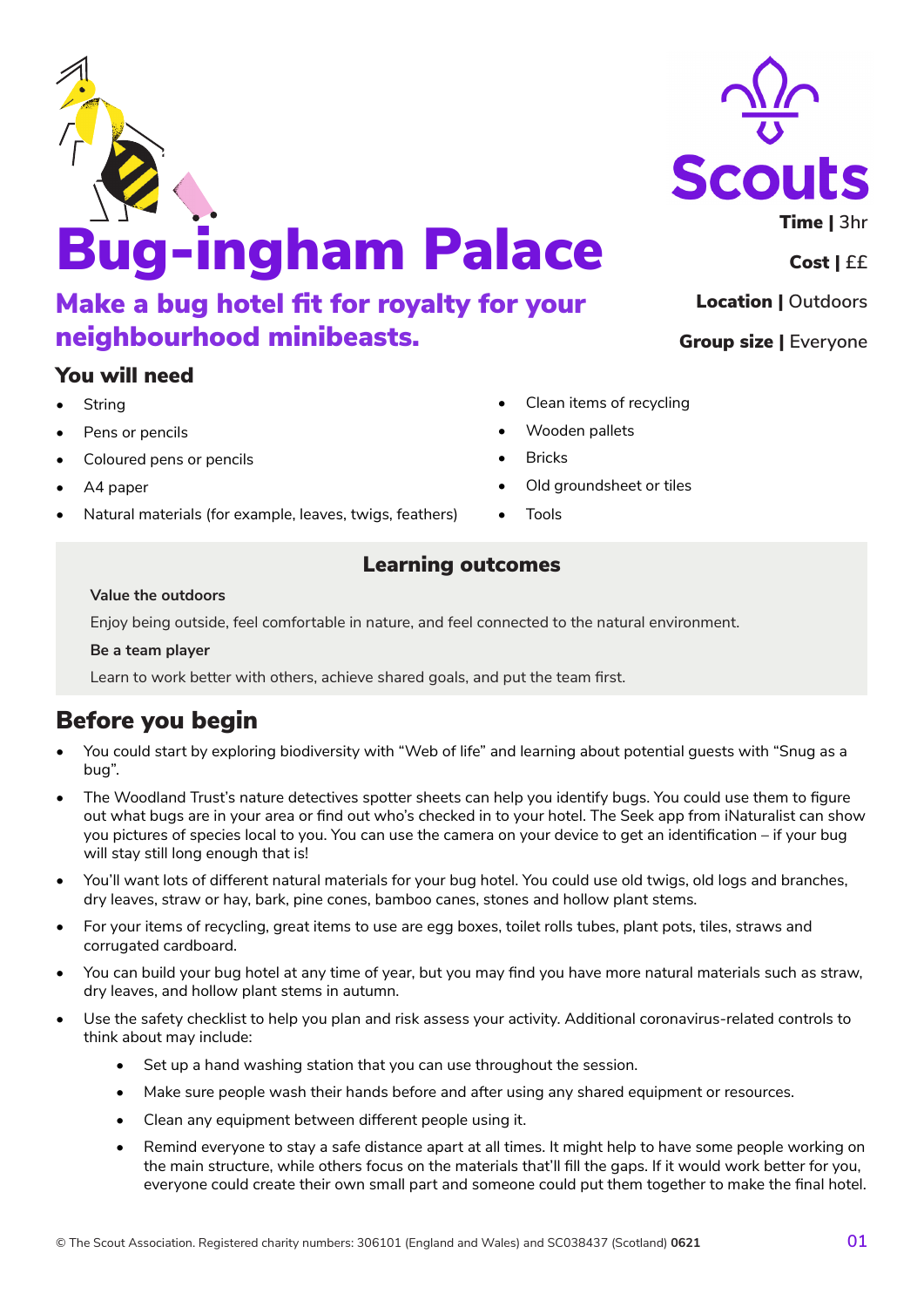## Plan your bug hotel

| <b>Time</b> | <b>Activity</b> |                                                                                                                                                                                                                                                                                                                               | Guidance                                                                                                                                                                                                                                                                                            | Equipment                                               |
|-------------|-----------------|-------------------------------------------------------------------------------------------------------------------------------------------------------------------------------------------------------------------------------------------------------------------------------------------------------------------------------|-----------------------------------------------------------------------------------------------------------------------------------------------------------------------------------------------------------------------------------------------------------------------------------------------------|---------------------------------------------------------|
|             | 1.              | If people are working towards their Community Impact Staged Activity Badge,<br>everyone should talk about what they've learned about biodiversity. What<br>creatures have they discovered? What have they already done to support the<br>environment?                                                                         |                                                                                                                                                                                                                                                                                                     |                                                         |
| 10 mins     |                 | 2. Everyone should talk about why<br>bug hotels are useful and the role<br>bugs play in our environment. Can<br>anyone think of another benefit<br>of having a bug hotel in the local<br>community?                                                                                                                           | People might suggest that it's a way to get<br>others in the community more interested in<br>nature. If they're more interested in nature,<br>they might think about how they can protect<br>the environment.                                                                                       |                                                         |
| 10 mins     | 3.              | Everyone should think about<br>outdoor areas in their local<br>community. Where could a bug<br>hotel go? They should try to think<br>of somewhere nearby so it'll be<br>easy to check in on their guests.                                                                                                                     | You could think about: land around your<br>meeting place, a local park (there may be a<br>community group you could contact), a local<br>campsite, or a local NHS trust or housing<br>association. You could even plan a walk<br>around your local community to search for<br>possible locations.   |                                                         |
|             |                 | 4. Everyone should think about what<br>sort of area they'll need.                                                                                                                                                                                                                                                             | You'll want a firm and flat surface to build<br>on. Some bugs like the sun, while others<br>prefer to keep cool. If you want to attract<br>a wide range of bugs, build your hotel so<br>some of it's in the sun and some is in the<br>shade.                                                        |                                                         |
|             | 5.              | Someone should get in touch with the landowner to get permission. It might help<br>to share some information about how the bug hotel will help the environment and<br>community.                                                                                                                                              |                                                                                                                                                                                                                                                                                                     |                                                         |
| 20 mins     | 6.              | Everyone should get creative and draw their ideal bug hotel. What would it look<br>like? What shape would it be? How many floors would it have?                                                                                                                                                                               |                                                                                                                                                                                                                                                                                                     |                                                         |
|             |                 | 7. Everyone should share their design<br>and work together to create a final<br>design for the whole group to use.                                                                                                                                                                                                            | It's up to you how you do this: people could<br>vote for their favourite or pick the best bits<br>from lots of people's designs.                                                                                                                                                                    | Coloured<br>$\bullet$<br>pens or<br>pencils<br>A4 paper |
| 15 mins     | 8.              | Now it's time to figure out how to<br>bring the hotel to life. Everyone<br>should think about what they'll use<br>to build a strong structure for the<br>hotel. Where might they be able to<br>get materials?                                                                                                                 | There isn't a right or wrong way to build a<br>bug hotel! Pallets are a great way to quickly<br>build a large structure with lots of gaps to<br>fill, but you could also use bricks, wooden<br>planks, and sheets. You could even make a<br>completely natural bug hotel using logs or<br>branches. |                                                         |
|             |                 | 9. Everyone should think about how they'll fill their bug hotel. If they want to attract<br>any particular bugs, they could think about the sorts of environments they like in<br>the wild. They should think about what natural materials they'll need to collect and<br>how they'll create smaller sections in their hotel. |                                                                                                                                                                                                                                                                                                     |                                                         |
|             |                 | 10. Everyone should plan how they'll keep their bug hotel dry. They could make a roof<br>using tiles, an old groundsheet, or wood.                                                                                                                                                                                            |                                                                                                                                                                                                                                                                                                     |                                                         |
|             |                 | 11. Everyone should make a list of<br>tools they'll need.                                                                                                                                                                                                                                                                     | You might want a drill to make holes in<br>bricks or logs. Will you need a hammer and<br>nails, or string, to attach anything together?<br>You'll need adult help if you're using tools.<br>Be particularly careful around power tools.                                                             |                                                         |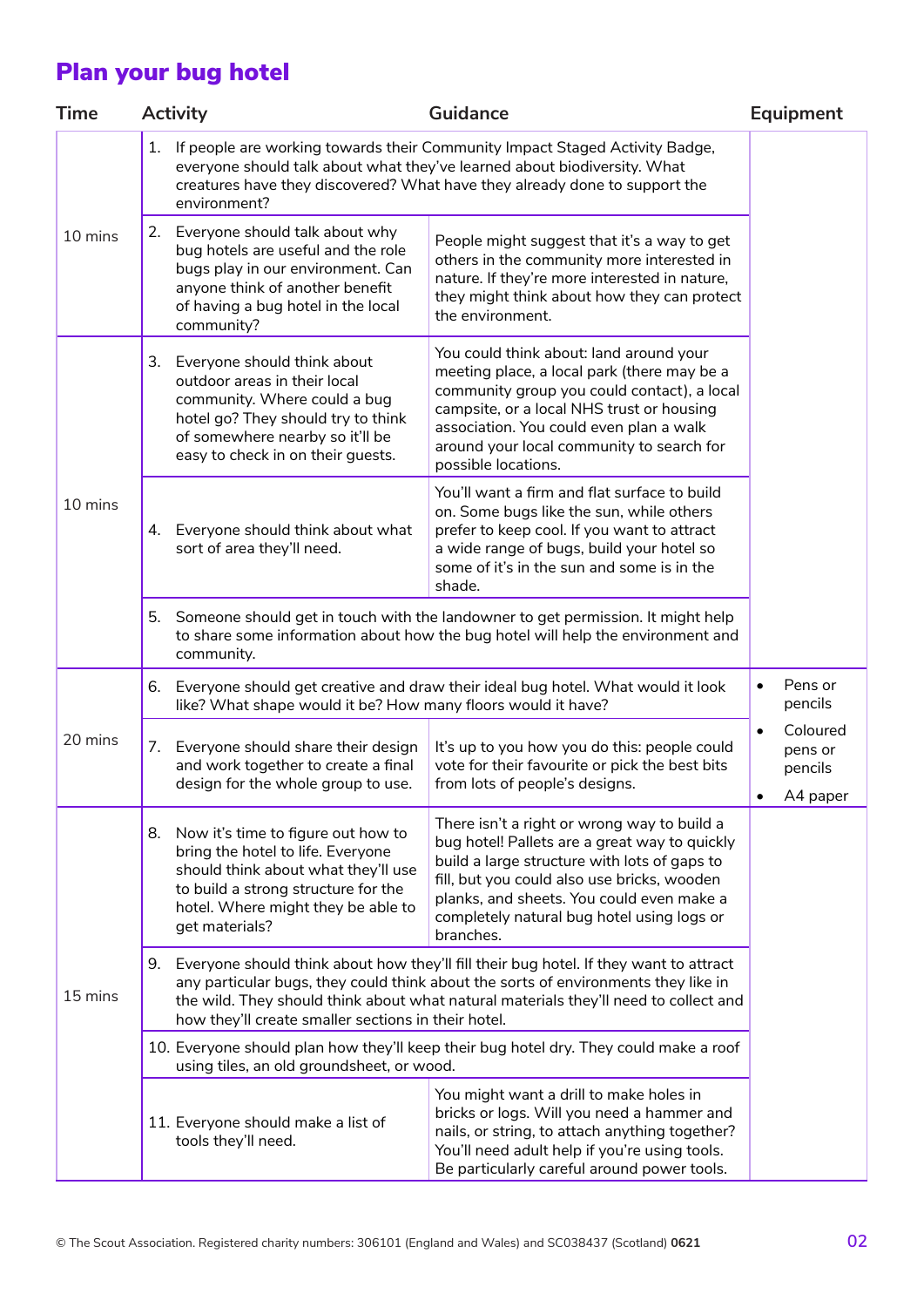## All about bugs

People use all sorts of different words to talk about creepy crawlies. In this activity, we're using the word 'bug' to talk about all invertebrates or minibeasts. These are animals that don't have a backbone (a spine). Some are soft (like worms or slugs) while others (like spiders) have a hard outer layer called an exoskeleton. Insects are a particular type of invertebrate – they have six legs and three parts to their body.

Some invertebrates, including bees and butterflies, help to pollinate plants. Others, like worms, eat dead plants and recycle nutrients back into the soil. Some invertebrates do really important jobs – we couldn't grow our food without them. However, some aren't so helpful. Some invertebrates eat the crops that we plant for food – we call these bugs pests. Thankfully, some invertebrates eat pests and help us out. Bigger animals like bats, birds, and badgers, eat bugs – they're an important part of the food chain.

## Where to source materials

Even the most luxurious bug hotels can use recycled materials. You could ask:

- Local building suppliers. Can they donate any materials?
- Local shops or supermarkets. Do they have any old pallets to donate? Be careful and look out for nails sticking out.
- Anyone you know who's been doing home renovations. They may have some spare bricks or tiles.

## Bug hotel interior design hints and tips

- Sticks and logs are great for woodlice, beetles, spiders, and centipedes.
- Holes and small tubes made out of bamboo, hollow stems, and drilled logs make the perfect home for solitary bees.
- Dry leaves, sticks, or straw will attract ladybirds.
- Corrugated cardboard is a favourite of lacewings. Roll it up inside a tube.
- Spiders like old terracotta plant pots.
- Pine cones bundled closely together, with some dried leaves in the gaps, will be a great place for ladybirds and lacewings to hide.
- Dry leaves will mimic a forest floor home to lots of different invertebrates.
- Drilling holes in bricks or logs can provide extra hiding places for a range of bugs.
- Vertebrates can enjoy your bug hotel too! You could create larger holes with stones and tiles, to provide cool and damp conditions for frogs and toads.
- Think about how it'll look too do you want to make a sign for your hotel? You could hang it on your hotel or prop it up on the ground. What will you need to make a sign?

## Build your bug hotel

| <b>Time</b> | <b>Activity</b>                                                                                                                                                            | <b>Guidance</b>                                                             | Equipment |
|-------------|----------------------------------------------------------------------------------------------------------------------------------------------------------------------------|-----------------------------------------------------------------------------|-----------|
| 5 mins      | 1. Before you start building, you<br>could record the bugs you can<br>find in the area. This means<br>that you'll be able to track the<br>difference your bug hotel makes. | The Woodland Trust's nature<br>detectives spotter sheets may be<br>helpful. |           |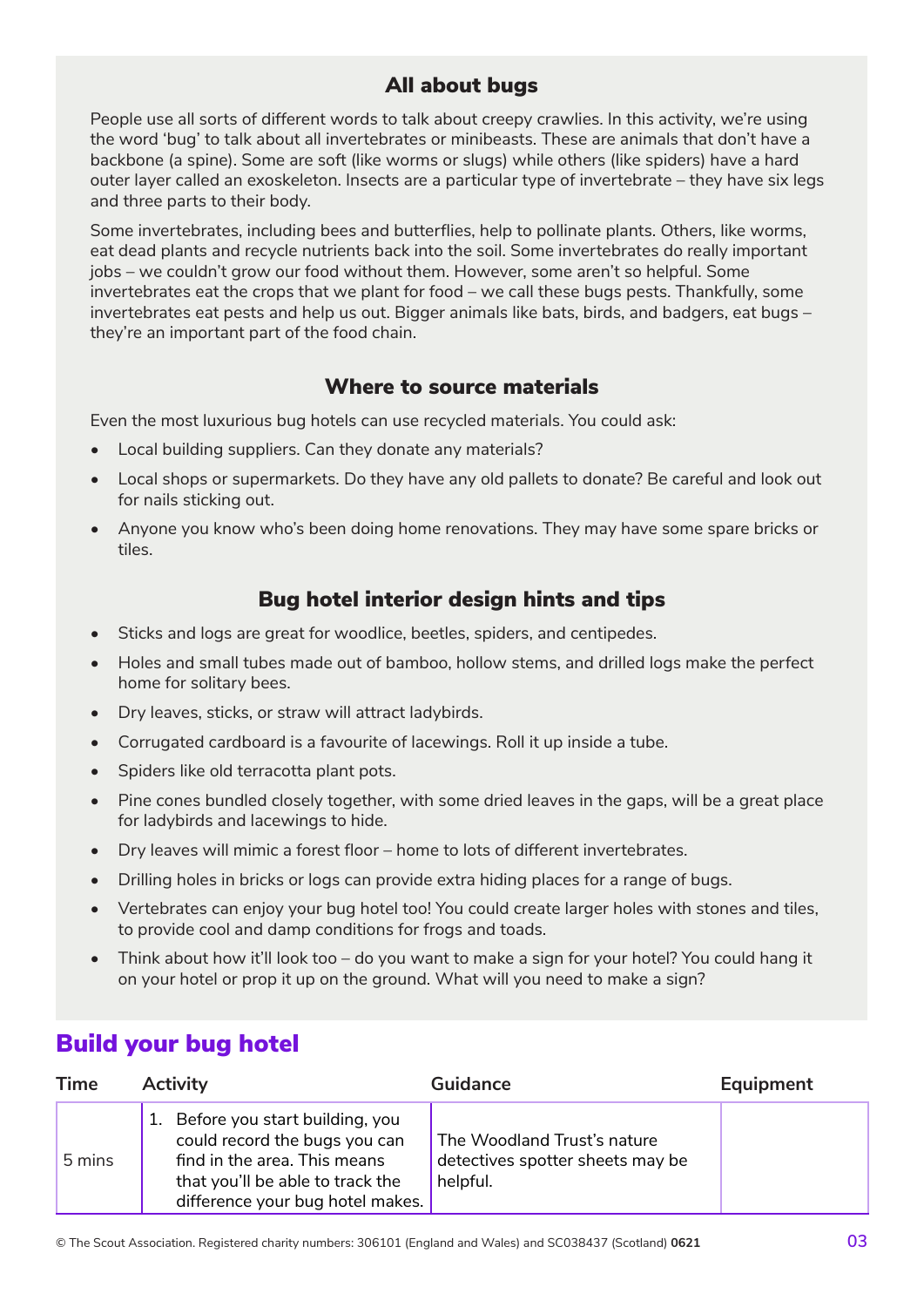| 15 mins |    | 1. Lay some bricks on some flat,<br>even ground to create some<br>sturdy foundations for your bug<br>hotel.                                                                                                                                                                                                                                                                  | Leave spaces between the bricks to<br>give minibeasts and small animals<br>more spaces to enjoy. Make sure<br>that each corner of your pallet is<br>resting on a brick, and that the<br>middle is supported too. Arranging<br>the bricks in a H-shape should give<br>you a sturdy base.                                                                                                                             |           | <b>Bricks</b>                                                                                                |
|---------|----|------------------------------------------------------------------------------------------------------------------------------------------------------------------------------------------------------------------------------------------------------------------------------------------------------------------------------------------------------------------------------|---------------------------------------------------------------------------------------------------------------------------------------------------------------------------------------------------------------------------------------------------------------------------------------------------------------------------------------------------------------------------------------------------------------------|-----------|--------------------------------------------------------------------------------------------------------------|
|         |    | 3. Now, stack the wooden pallets<br>one on top of the other to make<br>the framework for your bug<br>hotel. Don't forget to put the<br>biggest pallets at the bottom!                                                                                                                                                                                                        | If you want to make more space<br>between each pallet, add a layer of<br>bricks.                                                                                                                                                                                                                                                                                                                                    |           | Wooden<br>pallets                                                                                            |
|         |    | 4. As you build up the layers, carefully check that your hotel is sturdy and<br>doesn't wobble. Make some changes if you need to - you could use<br>string or twine to give your structure some extra support.                                                                                                                                                               |                                                                                                                                                                                                                                                                                                                                                                                                                     |           | String                                                                                                       |
| 10 mins | 5. | Fill in the gaps with different<br>natural and recycled materials<br>to give your visitors all sorts of<br>different and interesting spaces<br>to choose from. Start with the<br>larger objects (for example,<br>tiles, pots, and bricks with<br>holes) and then fill the rest of<br>the space with smaller objects<br>(for example, pine cones, straw,<br>sticks, and bark) | Fill tubes or other containers with<br>different materials to help keep<br>things together. You could use<br>plastic bottles with the ends cut off,<br>kitchen roll or toilet roll tubes, pieces<br>of pipe, old plant pots, or old mugs.<br>You could also drill holes in logs to<br>create extra spaces to hide - make<br>them a variety of different sizes<br>and depths, so bugs can find the<br>comfiest spot. | $\bullet$ | Natural<br>materials<br>(for example,<br>leaves, twigs,<br>feathers)<br>Clean items<br>of recycling<br>Tools |
| 10 mins | 6. | Once you're happy that your<br>structure is stable, add a roof to<br>help keep your guests dry.                                                                                                                                                                                                                                                                              | You could create a flat roof with<br>tiles or an old groundsheet. If you<br>want a slanted roof, you could place<br>some bricks in the centre, prop up<br>two sheets of wood on either side,<br>and attach them with a hammer and<br>nails.                                                                                                                                                                         | $\bullet$ | Old<br>groundsheet<br>or tiles                                                                               |
|         |    | 7. Once you're finished, choose a<br>name for your hotel. You could<br>use some spare wood to make<br>a sign.                                                                                                                                                                                                                                                                | You could use a hammer and nails<br>to attach your sign, drill two holes<br>to hang it with string, or create a<br>free-standing sign to hammer into<br>the ground.                                                                                                                                                                                                                                                 |           |                                                                                                              |

## Adjustments

### **Change the level of the challenge**

There's no one way to make a bug hotel – it can be as simple or as complex as you like. You could even start simple and then make an extension – or create a few smaller hotels.

### **Make it accessible**

- Everyone should be able to play their part in building the bug hotel, whether it's by moving big pallets, searching for natural materials, or creating smaller spaces for the bugs to hide.
- Make sure the location you choose is accessible for everyone.